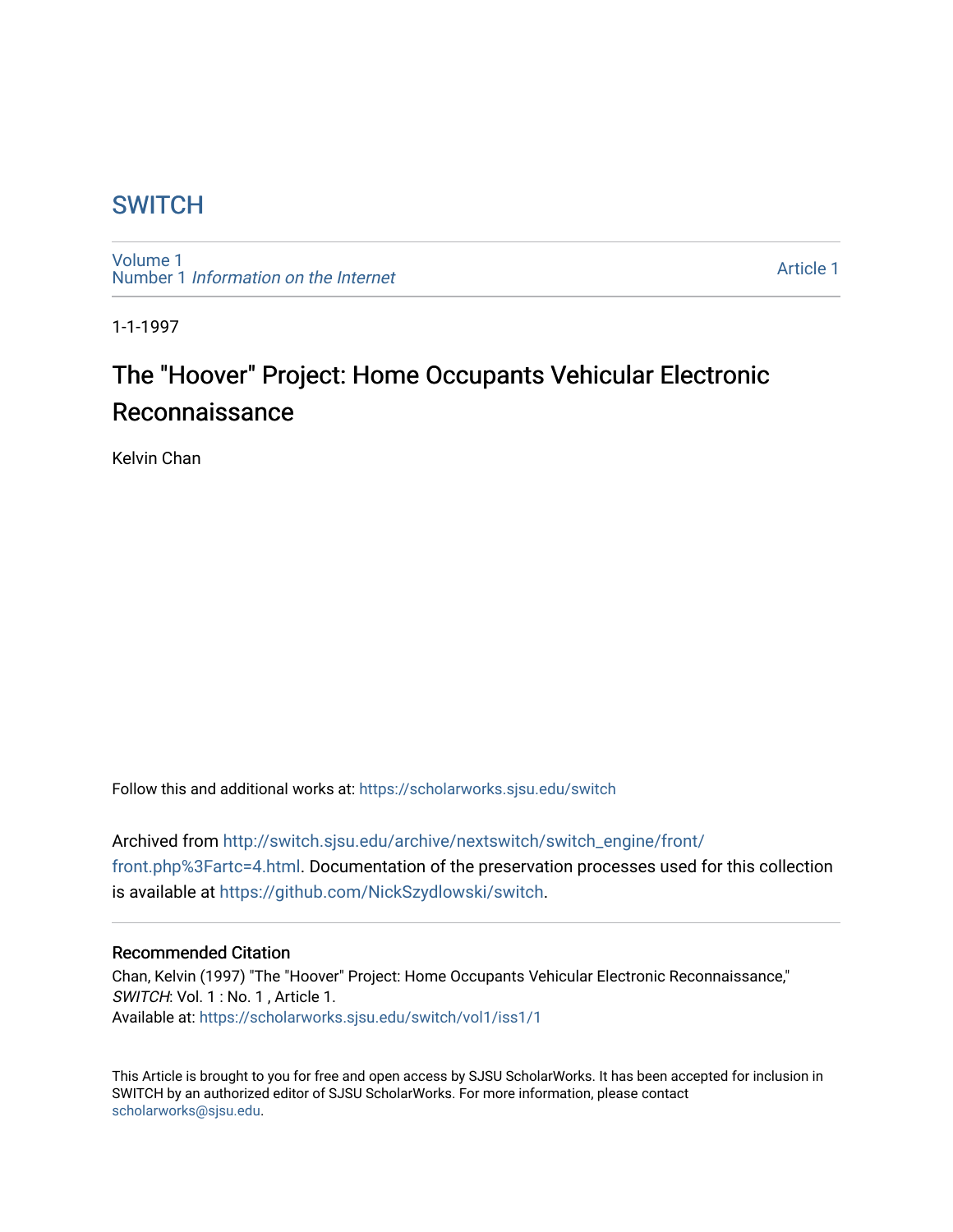SWITCH **[all](file:///Users/nszydlowski/Desktop/websites%20copy/Switch%20Journal/switch.sjsu.edu/archive/nextswitch/switch_engine/front/front.php.html) [#1](file:///Users/nszydlowski/Desktop/websites%20copy/Switch%20Journal/switch.sjsu.edu/archive/nextswitch/switch_engine/front/front.php_cat%3d5.html) [#2](file:///Users/nszydlowski/Desktop/websites%20copy/Switch%20Journal/switch.sjsu.edu/archive/nextswitch/switch_engine/front/front.php_cat%3d6.html) [#3](file:///Users/nszydlowski/Desktop/websites%20copy/Switch%20Journal/switch.sjsu.edu/archive/nextswitch/switch_engine/front/front.php_cat%3d7.html) [#4](file:///Users/nszydlowski/Desktop/websites%20copy/Switch%20Journal/switch.sjsu.edu/archive/nextswitch/switch_engine/front/front.php_cat%3d8.html) [#5](file:///Users/nszydlowski/Desktop/websites%20copy/Switch%20Journal/switch.sjsu.edu/archive/nextswitch/switch_engine/front/front.php_cat%3d9.html) [#6](file:///Users/nszydlowski/Desktop/websites%20copy/Switch%20Journal/switch.sjsu.edu/archive/nextswitch/switch_engine/front/front.php_cat%3d10.html) [#7](file:///Users/nszydlowski/Desktop/websites%20copy/Switch%20Journal/switch.sjsu.edu/archive/nextswitch/switch_engine/front/front.php_cat%3d11.html) [#8](file:///Users/nszydlowski/Desktop/websites%20copy/Switch%20Journal/switch.sjsu.edu/archive/nextswitch/switch_engine/front/front.php_cat%3d12.html) [#9](file:///Users/nszydlowski/Desktop/websites%20copy/Switch%20Journal/switch.sjsu.edu/archive/nextswitch/switch_engine/front/front.php_cat%3d13.html) [#10](file:///Users/nszydlowski/Desktop/websites%20copy/Switch%20Journal/switch.sjsu.edu/archive/nextswitch/switch_engine/front/front.php_cat%3d14.html) [#11](file:///Users/nszydlowski/Desktop/websites%20copy/Switch%20Journal/switch.sjsu.edu/archive/nextswitch/switch_engine/front/front.php_cat%3d15.html) [#12](file:///Users/nszydlowski/Desktop/websites%20copy/Switch%20Journal/switch.sjsu.edu/archive/nextswitch/switch_engine/front/front.php_cat%3d16.html) [#13](file:///Users/nszydlowski/Desktop/websites%20copy/Switch%20Journal/switch.sjsu.edu/archive/nextswitch/switch_engine/front/front.php_cat%3d17.html) [#14](file:///Users/nszydlowski/Desktop/websites%20copy/Switch%20Journal/switch.sjsu.edu/archive/nextswitch/switch_engine/front/front.php_cat%3d18.html) [#15](file:///Users/nszydlowski/Desktop/websites%20copy/Switch%20Journal/switch.sjsu.edu/archive/nextswitch/switch_engine/front/front.php_cat%3d19.html) [#16](file:///Users/nszydlowski/Desktop/websites%20copy/Switch%20Journal/switch.sjsu.edu/archive/nextswitch/switch_engine/front/front.php_cat%3d20.html) [#17](file:///Users/nszydlowski/Desktop/websites%20copy/Switch%20Journal/switch.sjsu.edu/archive/nextswitch/switch_engine/front/front.php_cat%3d21.html) [#18](file:///Users/nszydlowski/Desktop/websites%20copy/Switch%20Journal/switch.sjsu.edu/archive/nextswitch/switch_engine/front/front.php_cat%3d44.html)**



#### information on the

#### **The "Hoover" Project**

**Home Occupants Vehicular Electronic Reconnaissance [Kelvin Chan](file:///Users/nszydlowski/Desktop/websites%20copy/Switch%20Journal/switch.sjsu.edu/archive/nextswitch/switch_engine/front/users.php_w%3d6.html)** on Jan 1 1997 **[issue 01](file:///Users/nszydlowski/Desktop/websites%20copy/Switch%20Journal/switch.sjsu.edu/archive/nextswitch/switch_engine/front/front.php_cat%3d5.html)**

+ + + +

**The purpose of the Hooverproject is to provide users an opportunity to view and assimilate the multi-cultural establishments of private residences over the internet. The Hoover Project will provide an extension to the traditional use of telepresence.** 

The purpose of the Hoover project is to provide users an opportunity to view and assimilate the multi-cultural establishments of private residences over the internet. This will be accomplished with the concept of telepresence. Telepresence is defined as the ability for a user to experience a remote environment using a probe that provides audio and visual information back to the user. Traditionally, telepresence probes are used for job efficiency, to interact with hazardous environments, and to experience environments inaccessible to humans. The Hoover Project will provide an extension to the traditional use of telepresence. This mobile probe will be installed in residential homes to view the intimate lifestyles of several residences in Silicon Valley. The public is viewers who have access to the internet. All information will be gathered, processed, documented, synthesized, and statistically analyzed for abnormalities.

The implication of this project relates to information privacy and Big Brotherism. We are in a society consistently monitored by forms of electronic surveillance. For example, credit ratings may describe a person as likely to commit treason; computer monitoring may statistically decide a person is likely to be a serial killer; in addition, internet surveillance will provide a vast amount of information on a person's intimate lifestyle. Agencies are now quantifying this information to suggest a person's likeliness to commit potential criminal activities. How easy it would be for computers to make moral decisions.

From a technical point of view, a mobile probe will be designed and constructed to carry a video camera and a microphone. All video and audio information will be transmitted wireless to a base computer workstation. This information will then be transferred on-the-fly to a World Wide Web page, and it will be accessible via the internet. The user will have the ability to view video and audio information over the internet and be able to control the probe using Netscape, a public domain browser.

 $| \mathbf{B} |$   $| \mathbf{B} |$   $| \mathbf{B} |$ 

### **::CrossReference**

**last 5 articles posted by [Chan](file:///Users/nszydlowski/Desktop/websites%20copy/Switch%20Journal/switch.sjsu.edu/archive/nextswitch/switch_engine/front/users.php_w%3d6.html)**

**:: [The "Hoover" Project](file:///Users/nszydlowski/Desktop/websites%20copy/Switch%20Journal/switch.sjsu.edu/archive/nextswitch/switch_engine/front/front.php_artc%3d4.html)** - Jan 1 1997

**[about](file:///Users/nszydlowski/Desktop/websites%20copy/Switch%20Journal/switch.sjsu.edu/archive/nextswitch/switch_engine/front/front.php_artc%3d89.html)** | **[contact](file:///Users/nszydlowski/Desktop/websites%20copy/Switch%20Journal/switch.sjsu.edu/archive/nextswitch/switch_engine/front/front.php_artc%3d96.html)** | **[credits](file:///Users/nszydlowski/Desktop/websites%20copy/Switch%20Journal/switch.sjsu.edu/archive/nextswitch/switch_engine/front/front.php_artc%3d292.html)** | **[subscribe](file:///Users/nszydlowski/Desktop/websites%20copy/Switch%20Journal/switch.sjsu.edu/archive/nextswitch/switch_engine/front/subscribe.php.html)**

ds9559595959595959-